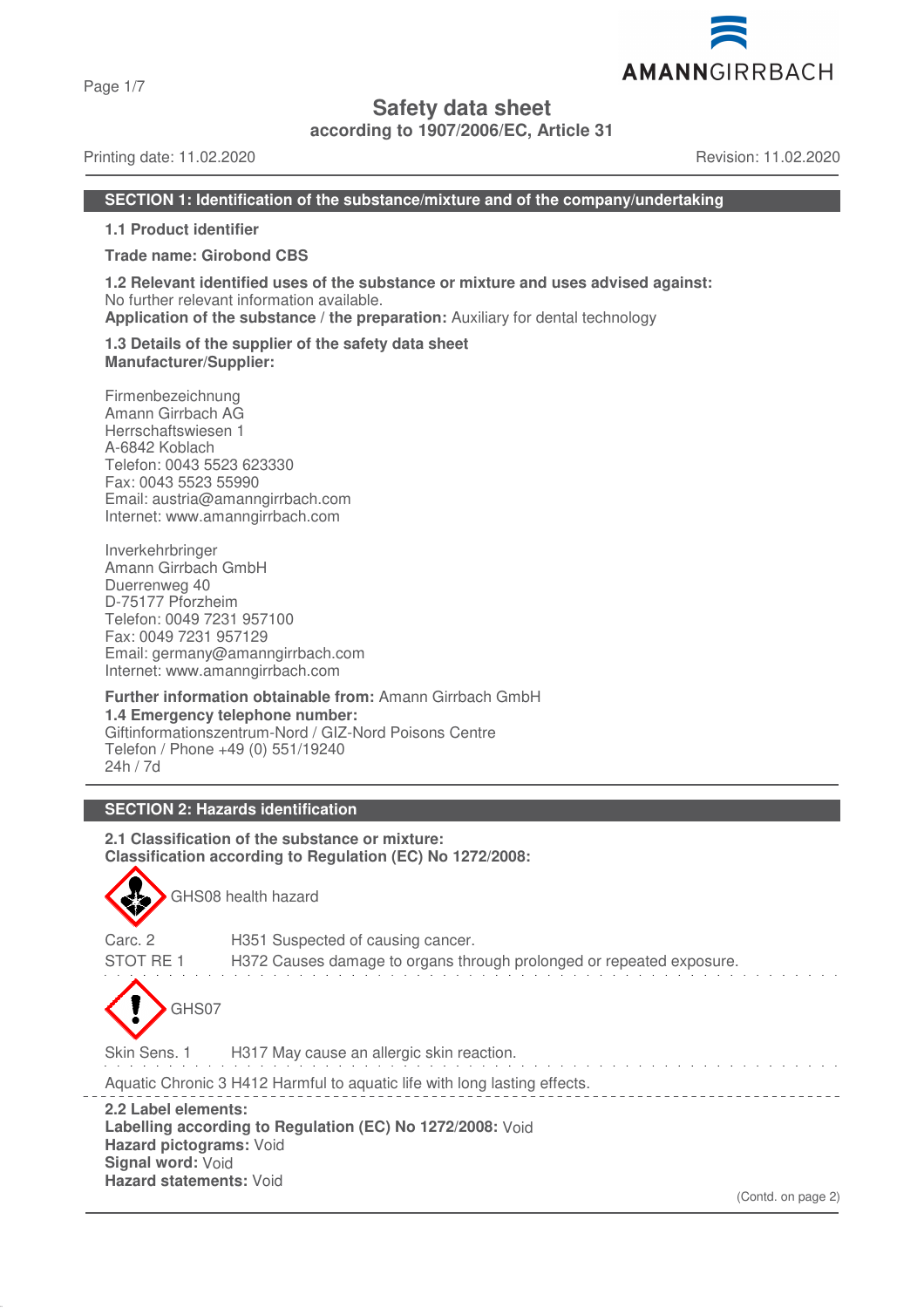Page 2/7

**Safety data sheet**

**according to 1907/2006/EC, Article 31**

Printing date: 11.02.2020 Revision: 11.02.2020

## **Trade name: Girobond CBS**

(Contd. of page 1)

**Precautionary statements:** Void **Additional information:** Metals in massive form, alloys, mixtures containing polymers and mixtures containing elastomers do not require a label according to this Annex, if they do not present a hazard to human health by inhalation, ingestion or contact with skin or to the aquatic environment in the form in which they are placed on the market, although classified as hazardous in accordance with the criteria of this Annex. (Regulation (EC) No 1272/2008, Annex I, 1.3.4.1.) **2.3 Other hazards:**

**Results of PBT and vPvB assessment: PBT:** Not applicable. **vPvB:** Not applicable.

#### **SECTION 3: Composition/information on ingredients**

**3.2 Chemical characterisation: Mixtures**

**Description:** Mixture of substances listed below with nonhazardous additions.

#### **Dangerous components:**

| CAS: 7440-02-0<br>EINECS: 231-111-4                              | nickel powder (particle diameter $<$ 1 mm)<br>Carc. 2, H351; STOT RE 1, H372; $\circled{)}$ Skin Sens. 1, H317;<br>Aquatic Chronic 3, H412                  | $50 - 100\%$       |
|------------------------------------------------------------------|-------------------------------------------------------------------------------------------------------------------------------------------------------------|--------------------|
| CAS: 7440-47-3<br>EINECS: 231-157-5<br>Reg.nr.: 01-2119485652-31 | chromium<br>substance with a Community workplace exposure limit                                                                                             | $10 - 25%$         |
| CAS: 7440-21-3<br>EINECS: 231-130-8                              | silicon<br>substance with a Community workplace exposure limit<br>Additional information: For the wording of the listed hazard phrases refer to section 16. | $0.1 - \leq 2.5\%$ |

#### **SECTION 4: First aid measures**

# **4.1 Description of first aid measures:**

# **General information:**

Take affected persons out into the fresh air.

Do not leave affected persons unattended.

**After inhalation:** Supply fresh air; consult doctor in case of complaints.

**After skin contact:** Immediately wash with water and soap and rinse thoroughly.

#### **After eye contact:**

Rinse opened eye for several minutes under running water.

Call a doctor immediately.

**After swallowing:** Call a doctor immediately.

**4.2 Most important symptoms and effects, both acute and delayed:**

No further relevant information available.

**4.3 Indication of any immediate medical attention and special treatment needed:**

No further relevant information available.

# **SECTION 5: Firefighting measures**

**5.1 Extinguishing media:**

**Suitable extinguishing agents:** CO2, sand, extinguishing powder. Do not use water.

**For safety reasons unsuitable extinguishing agents:** Water

**5.2 Special hazards arising from the substance or mixture:**

Formation of toxic gases is possible during heating or in case of fire.

# **5.3 Advice for firefighters:**

#### **Protective equipment:**

Mouth respiratory protective device.

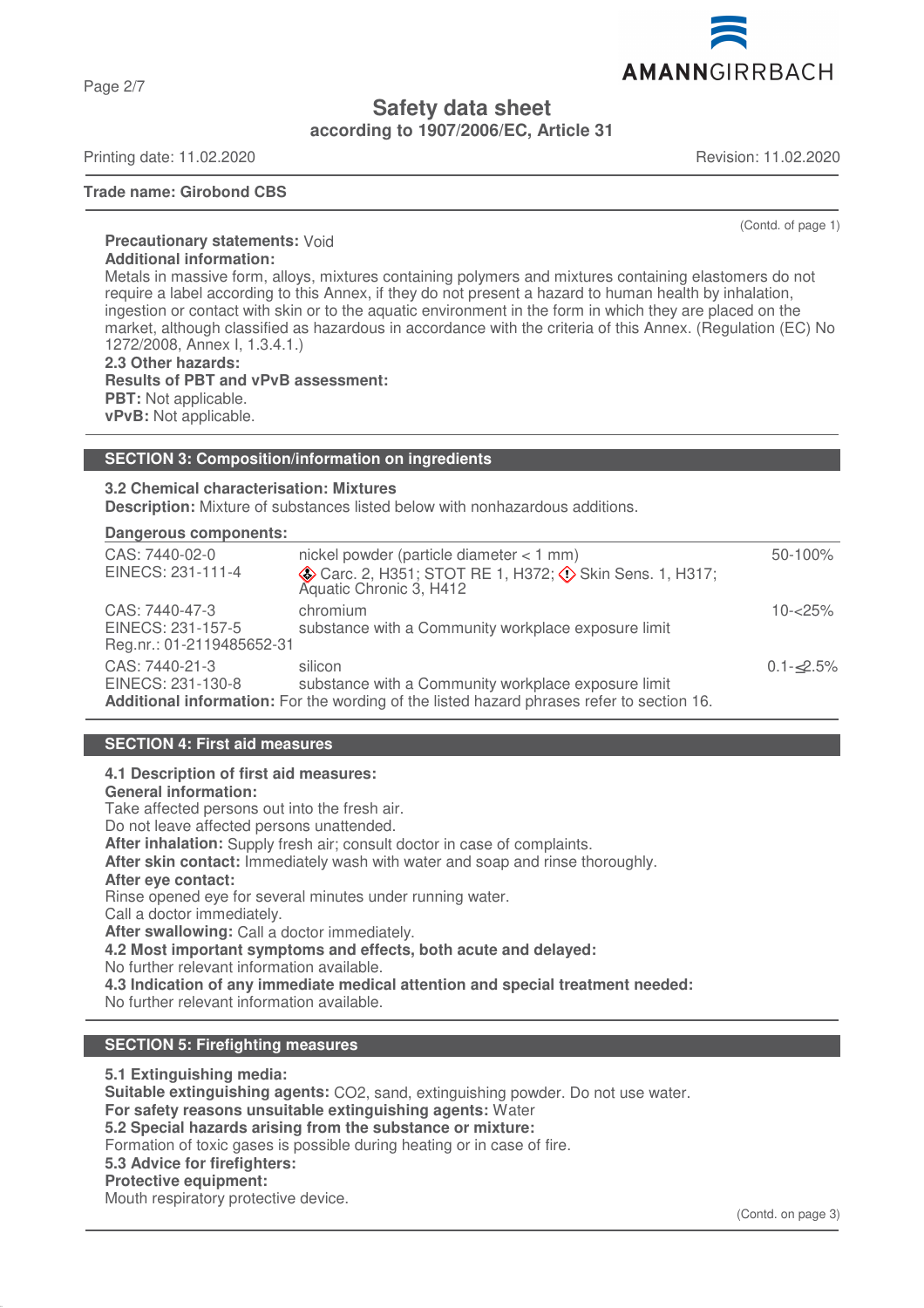Page 3/7

**Safety data sheet**

**according to 1907/2006/EC, Article 31**

Printing date: 11.02.2020 Revision: 11.02.2020

# **Trade name: Girobond CBS**

Do not inhale explosion gases or combustion gases. **Additional information:** Collect contaminated fire fighting water separately. It must not enter the sewage system.

# **SECTION 6: Accidental release measures**

**6.1 Personal precautions, protective equipment and emergency procedures:**

Wear protective equipment. Keep unprotected persons away.

Ensure adequate ventilation.

Avoid formation of dust.

Use respiratory protective device against the effects of fumes/dust/aerosol.

**6.2 Environmental precautions:** Do not allow to enter sewers/ surface or ground water.

#### **6.3 Methods and material for containment and cleaning up:**

Pick up mechanically.

Ensure adequate ventilation.

**6.4 Reference to other sections:**

See Section 7 for information on safe handling.

See Section 8 for information on personal protection equipment.

See Section 13 for disposal information.

# **SECTION 7: Handling and storage**

# **7.1 Precautions for safe handling:**

Open and handle receptacle with care. Ensure good ventilation/exhaustion at the workplace.

Prevent formation of dust.

Provide suction extractors if dust is formed.

**Information about fire - and explosion protection:** Keep ignition sources away - Do not smoke.

# **7.2 Conditions for safe storage, including any incompatibilities:**

**Storage:**

**Requirements to be met by storerooms and receptacles:** Store only in the original receptacle. **Information about storage in one common storage facility:**

Store away from foodstuffs.

Do not store together with acids.

**Further information about storage conditions:** Keep container tightly sealed.

**7.3 Specific end use(s):** No further relevant information available.

# **SECTION 8: Exposure controls/personal protection**

**Additional information about design of technical facilities:** No further data; see item 7.

**8.1 Control parameters:**

**Ingredients with limit values that require monitoring at the workplace:** 

**7440-02-0 nickel powder (particle diameter < 1 mm)**

WEL Long-term value: 0.5 mg/m<sup>3</sup> as Ni; Sk; Carc

# **7440-47-3 chromium**

WEL Long-term value: 0.5 mg/m<sup>3</sup>

# **7440-21-3 silicon**

WEL Long-term value: 10<sup>\*</sup> 4<sup>\*\*</sup> mg/m<sup>3</sup> \*inhalable dust \*\*respirable dust

(Contd. on page 4)



(Contd. of page 2)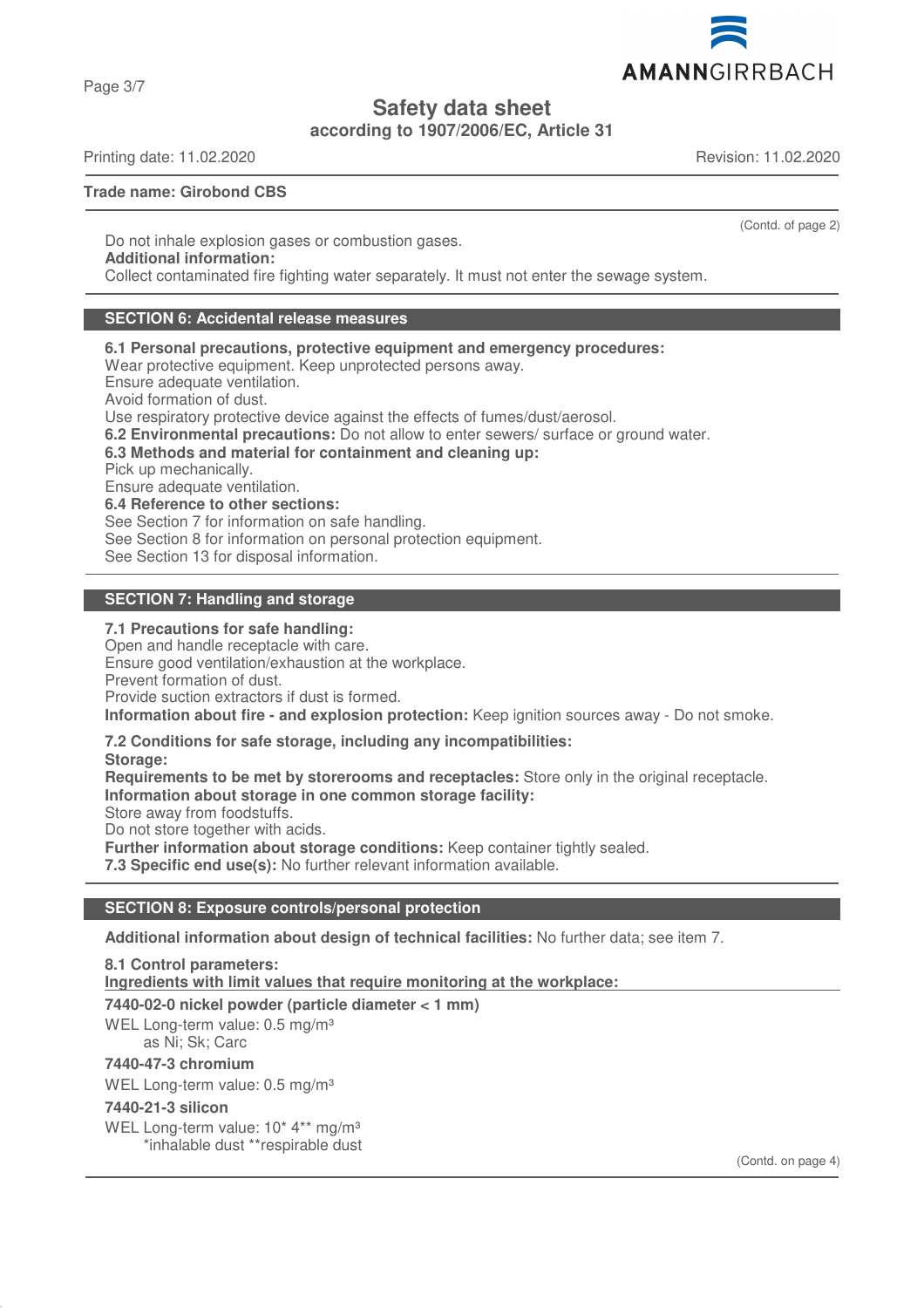Page 4/7

# **Safety data sheet**

**according to 1907/2006/EC, Article 31**

Printing date: 11.02.2020 Revision: 11.02.2020

#### **Trade name: Girobond CBS**

**8.2 Exposure controls:**

(Contd. of page 3)

**Personal protective equipment: General protective and hygienic measures:** The usual precautionary measures are to be adhered to when handling chemicals. Wash hands before breaks and at the end of work. Keep away from foodstuffs, beverages and feed. Do not inhale dust / smoke / mist. Avoid contact with the eyes and skin. **Respiratory protection:** In case of brief exposure or low pollution use respiratory filter device. In case of intensive or longer exposure use self-contained respiratory protective device. Short term filter device: Filter P3 **Protection of hands:** Protective gloves **Material of gloves:** The selection of the suitable gloves does not only depend on the material, but also on further marks of quality and varies from manufacturer to manufacturer. **Penetration time of glove material:** The exact break through time has to be found out by the manufacturer of the protective gloves and has to be observed. **Not suitable are gloves made of the following materials:** Strong material gloves Leather gloves **Eye protection:** Tightly sealed goggles

#### **SECTION 9: Physical and chemical properties**

| 9.1 Information on basic physical and chemical properties:                                                                    |                                               |   |
|-------------------------------------------------------------------------------------------------------------------------------|-----------------------------------------------|---|
| <b>General Information:</b>                                                                                                   |                                               |   |
| Appearance:                                                                                                                   |                                               |   |
| Form:                                                                                                                         | Solid                                         |   |
| <b>Colour:</b><br>Odour:                                                                                                      | Silver grey<br>Odourless                      |   |
| <b>Odour threshold:</b>                                                                                                       | Not determined.                               |   |
| pH-value:                                                                                                                     | Not applicable.                               |   |
| <b>Change in condition:</b><br><b>Melting point/freezing point:</b><br>Initial boiling point and boiling range: Undetermined. | 1356-1470 °C                                  |   |
| <b>Flash point:</b>                                                                                                           | Not applicable.                               |   |
| Flammability (solid, gas):                                                                                                    | Not applicable.                               |   |
| <b>Decomposition temperature:</b>                                                                                             | Not determined.                               |   |
| <b>Auto-ignition temperature:</b>                                                                                             | Product is not selfigniting.                  |   |
| <b>Explosive properties:</b>                                                                                                  | Product does not present an explosion hazard. |   |
| <b>Explosion limits:</b><br>Lower:<br>Upper:                                                                                  | Not determined.<br>Not determined.            |   |
| Vapour pressure:                                                                                                              | Not determined.                               |   |
| Density at 20 °C:<br><b>Relative density:</b>                                                                                 | $8.4$ g/cm <sup>3</sup><br>Not determined.    | ( |
|                                                                                                                               |                                               |   |

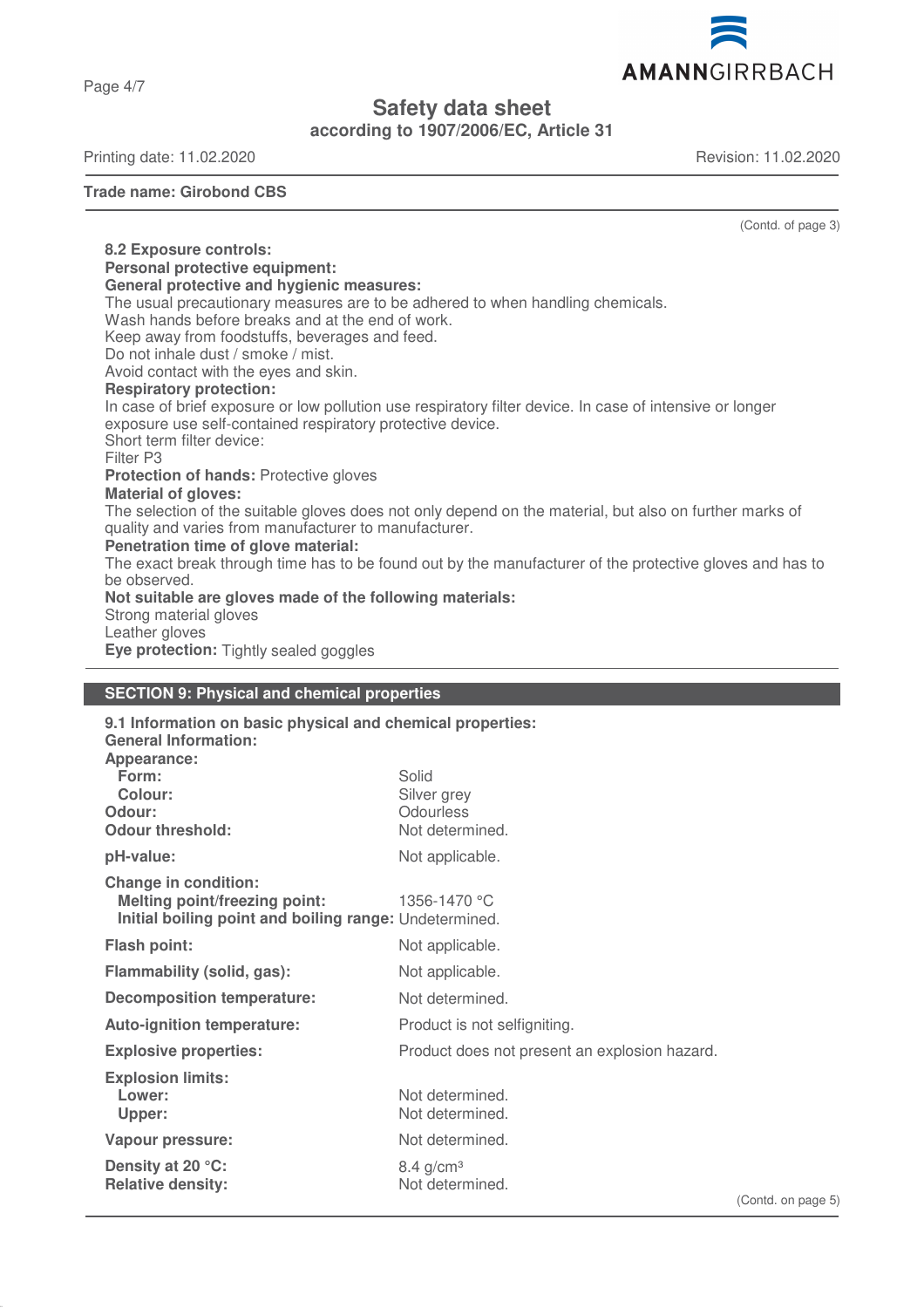Page 5/7

# **Safety data sheet according to 1907/2006/EC, Article 31**

Printing date: 11.02.2020 Revision: 11.02.2020

**Trade name: Girobond CBS**

| Vapour density:<br><b>Evaporation rate:</b>                                  | Not determined.<br>Not applicable.                                               | (Contd. of page 4) |
|------------------------------------------------------------------------------|----------------------------------------------------------------------------------|--------------------|
| Solubility in / Miscibility with<br>water:                                   | Insoluble.                                                                       |                    |
| Partition coefficient: n-octanol/water:                                      | Not determined.                                                                  |                    |
| <b>Viscosity:</b><br><b>Dynamic:</b><br>Kinematic:<br>9.2 Other information: | Not applicable.<br>Not applicable.<br>No further relevant information available. |                    |

## **SECTION 10: Stability and reactivity**

**10.1 Reactivity:** No further relevant information available.

**10.2 Chemical stability:**

**Thermal decomposition / conditions to be avoided:**

No decomposition if used according to specifications.

**10.3 Possibility of hazardous reactions:** Reacts with acids.

**10.4 Conditions to avoid:** No further relevant information available.

**10.5 Incompatible materials:** No further relevant information available.

**10.6 Hazardous decomposition products:**

Toxic metal oxide smoke

Poisonous gases/vapours

# **SECTION 11: Toxicological information**

**11.1 Information on toxicological effects:**

**Acute toxicity** Based on available data, the classification criteria are not met.

**Primary irritant effect:**

**Skin corrosion/irritation** Based on available data, the classification criteria are not met.

**Serious eye damage/irritation** Based on available data, the classification criteria are not met.

**Respiratory or skin sensitisation**

May cause an allergic skin reaction.

#### **CMR effects (carcinogenity, mutagenicity and toxicity for reproduction):**

**Germ cell mutagenicity** Based on available data, the classification criteria are not met. **Carcinogenicity**

Suspected of causing cancer.

**Reproductive toxicity** Based on available data, the classification criteria are not met.

**STOT-single exposure** Based on available data, the classification criteria are not met.

**STOT-repeated exposure**

Causes damage to organs through prolonged or repeated exposure.

**Aspiration hazard** Based on available data, the classification criteria are not met.

# **SECTION 12: Ecological information**

**12.1 Toxicity:**

**Aquatic toxicity:** No further relevant information available.

**12.2 Persistence and degradability:** No further relevant information available.

**12.3 Bioaccumulative potential:** No further relevant information available.

**12.4 Mobility in soil:** No further relevant information available.

# **Additional ecological information:**

# **General notes:**

The product contains heavy metals. Avoid transfer into the environment. Specific preliminary treatments are necessary

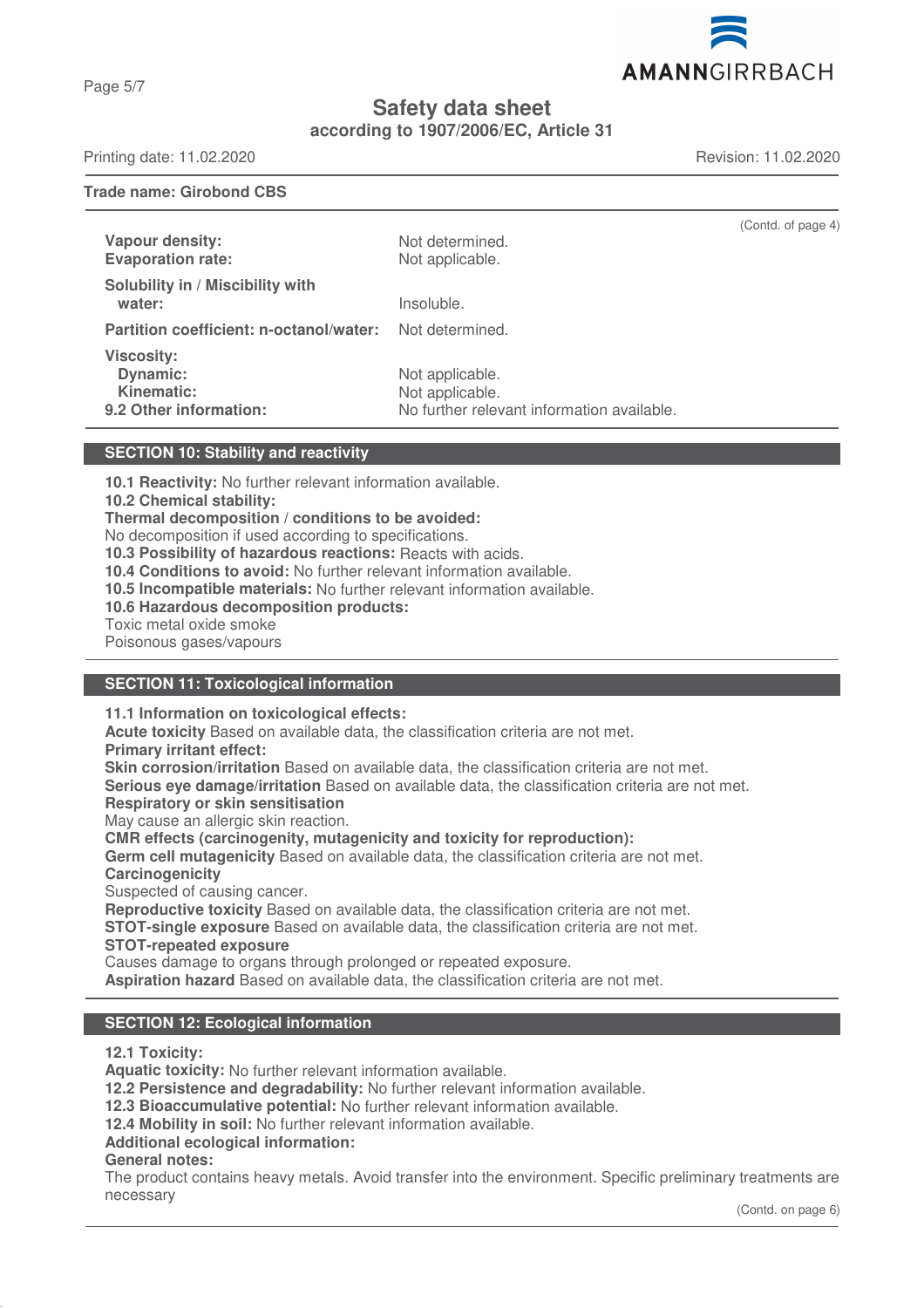Page 6/7

**Safety data sheet**

**according to 1907/2006/EC, Article 31**

Printing date: 11.02.2020 Revision: 11.02.2020

# **Trade name: Girobond CBS**

(Contd. of page 5)

Water hazard class 1 (German Regulation) (Self-assessment): slightly hazardous for water Do not allow undiluted product or large quantities of it to reach ground water, water course or sewage system.

**12.5 Results of PBT and vPvB assessment: PBT:** Not applicable. **vPvB:** Not applicable. **12.6 Other adverse effects:** No further relevant information available.

## **SECTION 13: Disposal considerations**

**13.1 Waste treatment methods:**

**European waste catalogue:**

Dispose of contents/container in accordance with local/regional/national/international regulations.

## **Uncleaned packaging:**

**Recommendation:** Disposal must be made according to official regulations.

# **SECTION 14: Transport information**

| 14.1 UN-Number:<br>ADR, ADN, IMDG, IATA<br>14.2 UN proper shipping name:<br>ADR, ADN, IMDG, IATA<br>14.3 Transport hazard class(es):                                                                                | Void<br>Void                                     |
|---------------------------------------------------------------------------------------------------------------------------------------------------------------------------------------------------------------------|--------------------------------------------------|
| ADR, ADN, IMDG, IATA<br>Class:<br>14.4 Packing group:<br><b>ADR, IMDG, IATA</b>                                                                                                                                     | Void<br>Void                                     |
| <b>14.5 Environmental hazards:</b><br>Marine pollutant:<br>14.6 Special precautions for user:<br>14.7 Transport in bulk according to Annex II of<br><b>Marpol and the IBC Code</b><br><b>UN "Model Regulation":</b> | No<br>Not applicable.<br>Not applicable.<br>Void |

#### **SECTION 15: Regulatory information**

**15.1 Safety, health and environmental regulations/legislation specific for the substance or mixture:** No further relevant information available.

**REGULATION (EC) No 1907/2006 ANNEX XVII** Conditions of restriction: 27 **15.2 Chemical safety assessment:** A Chemical Safety Assessment has not been carried out.

#### **SECTION 16: Other information**

This information is based on our present knowledge. However, this shall not constitute a guarantee for any specific product features and shall not establish a legally valid contractual relationship.

#### **Relevant phrases:**

H317 May cause an allergic skin reaction.

H351 Suspected of causing cancer.

H372 Causes damage to organs through prolonged or repeated exposure.

H412 Harmful to aquatic life with long lasting effects.

#### **Training hints:**

Employees who use the product have to be trained on risks for health, hygiene, use of individual protection, accident preventive actions, rescue actions, etc.,